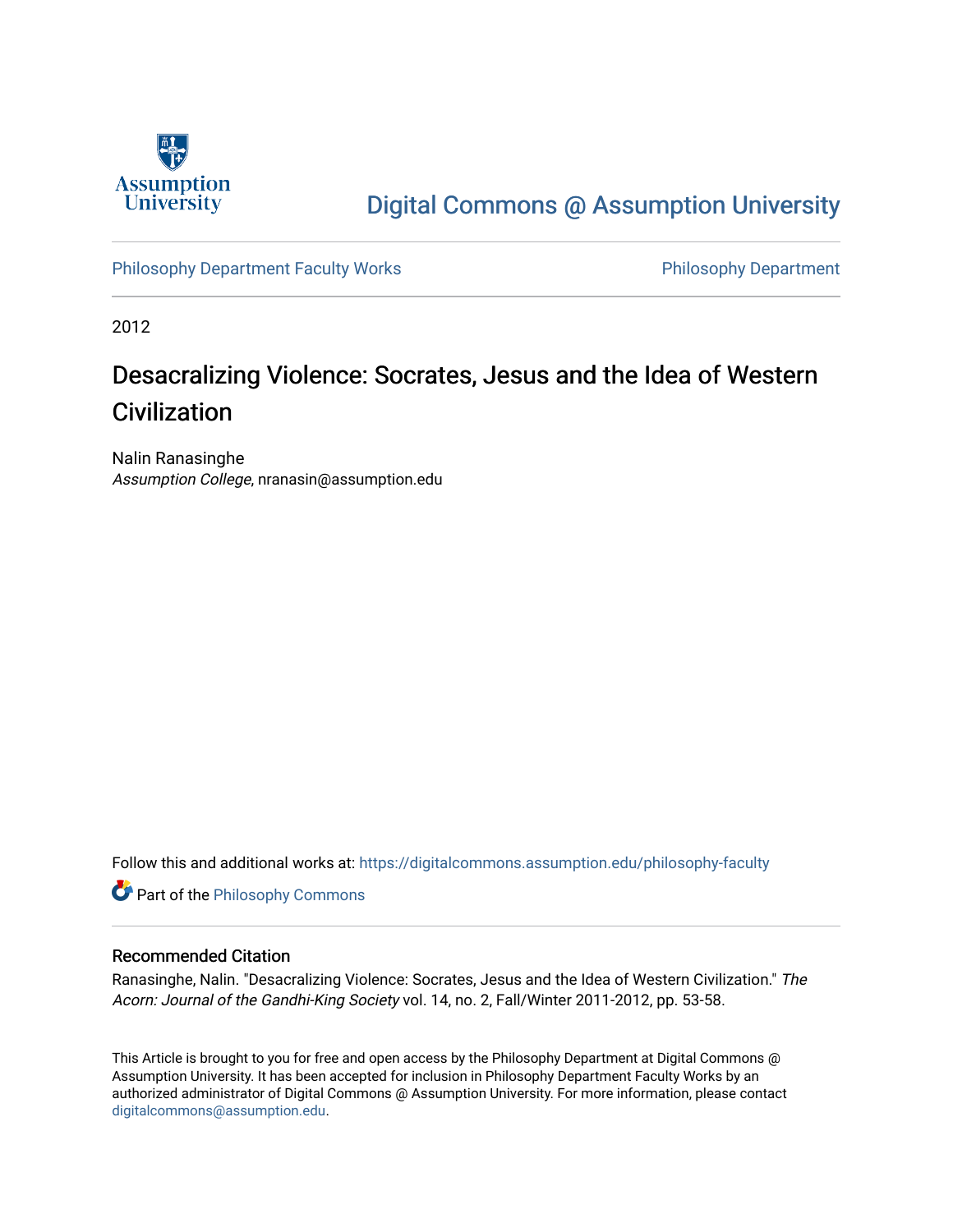## Desacralizing Violence:

Socrates, Jesus and the Idea of Western Civilization

### Nalin Ranasinghe

Professor Holmes' paper has reminded us of what his illustrious namesake often said to the less perceptive Dr. Watson: "You see but you do not observe."<sup>1</sup> In other words, given that our world is heavily overlaid with toxic values masquerading as facts, it would well behoove us to subject some of these preconditions of experience – known by everyone and verified by no one – to critical scrutiny. But beyond the illusion that human experience is and should be value-neutral, perhaps the most dangerous of these preconditions is the idea that we live in a 'zero-sum' reality; a value-laden version of Social Darwinism is taken for granted by many of our teachers, politicians and students. Winning is everything or the only thing; the alternative is losing and humiliation. Our identity is affirmed by selecting, humiliating and destroying the Other. This manly ethic, which valorizes violence, power and stupidity, is also known as 'realism'. All is fair in love, sports or war. My students, who mostly learn ethics by osmosis as they watch ESPN, innocently believe that it's far better to be a 'player' than to be a 'loser'. Surely we should try to deconstruct this glorification of violence and contempt for peace? Once we see these perverse practices for what they are, maybe we can stop 'observing' them?

I believe that our civilization can yet be rescued from its addiction to technology and enslavement to violence. This can only happen by our becoming reacquainted with certain core humanistic principles. I will claim that recovery of the original insights of Jesus and Socrates, minus the paraphernalia of Neo-Platonism and the theological dogmas of High Christology, give us the moral language needed to address the West in its moment of gravest peril. No other voices have the authority to save us from the complementary powers of technology and fundamentalism – themselves perverted offspring of metaphysics

and monotheism.

Let us begin with Socrates. He exposed the political theology of Athens, the sacred and – to the extent that they were unspoken – secret conventions holding a community together. In doing this he incurred the wrath of both the fundamentalist right and the libertarian left. Despite their disagreements, both extremes agreed that human existence was violent and deeply irrational; this was either because of the nature of the gods or else pertained to the strife-ridden character of god-forsaken reality. In other words, the divinized passions replaced the gods. This may be observed in our time as well. Whether aware of it or not,  $21<sup>st</sup>$  century consumers all worship at the altars of Ares (war), Zeus (power), Aphrodite (sex), Hephaestus (technology) or Hades  $(riches)<sup>2</sup>$  The evil that gods do lives after them; those who had previously been enslaved by theocracy often use positivism and science to wield the very powers they had previously deplored. This is the basis of my hope that the origins of our civilization, once recovered and understood, may yet be used to prevent its end.

Socrates rejected this ontology of sacred irrationality. His position that moral knowledge was available and sufficient was supported by his insight that no human ever had true knowledge regarding matters above the heavens or beneath the earth. This freed him to practice virtue by leaving his actions unimpeded by the previously noted falsely divinized irrational promptings (a god made me do it) that served to divide and conquer the soul's capacity for moral autonomy. Likewise his mind, emancipated from these false gods, was no longer limited to modes of manipulation and calculation. Socrates freed reason to pursue self-knowledge and contemplate the beauty of the natural world. He continually set out to show that base and vicious persons could never be truly happy.<sup>3</sup> Conversely, his own life

**Nalin Ranasinghe** *is an Associate Professor of Philosophy at Assumption College, Worcester, MA. He has just finished* Socrates and the Gods, *the final volume of his Socratic trilogy. He has also written on topics ranging from* The Book of Job *and Homer to Shakespeare, Kant, Nietzsche and Arendt.*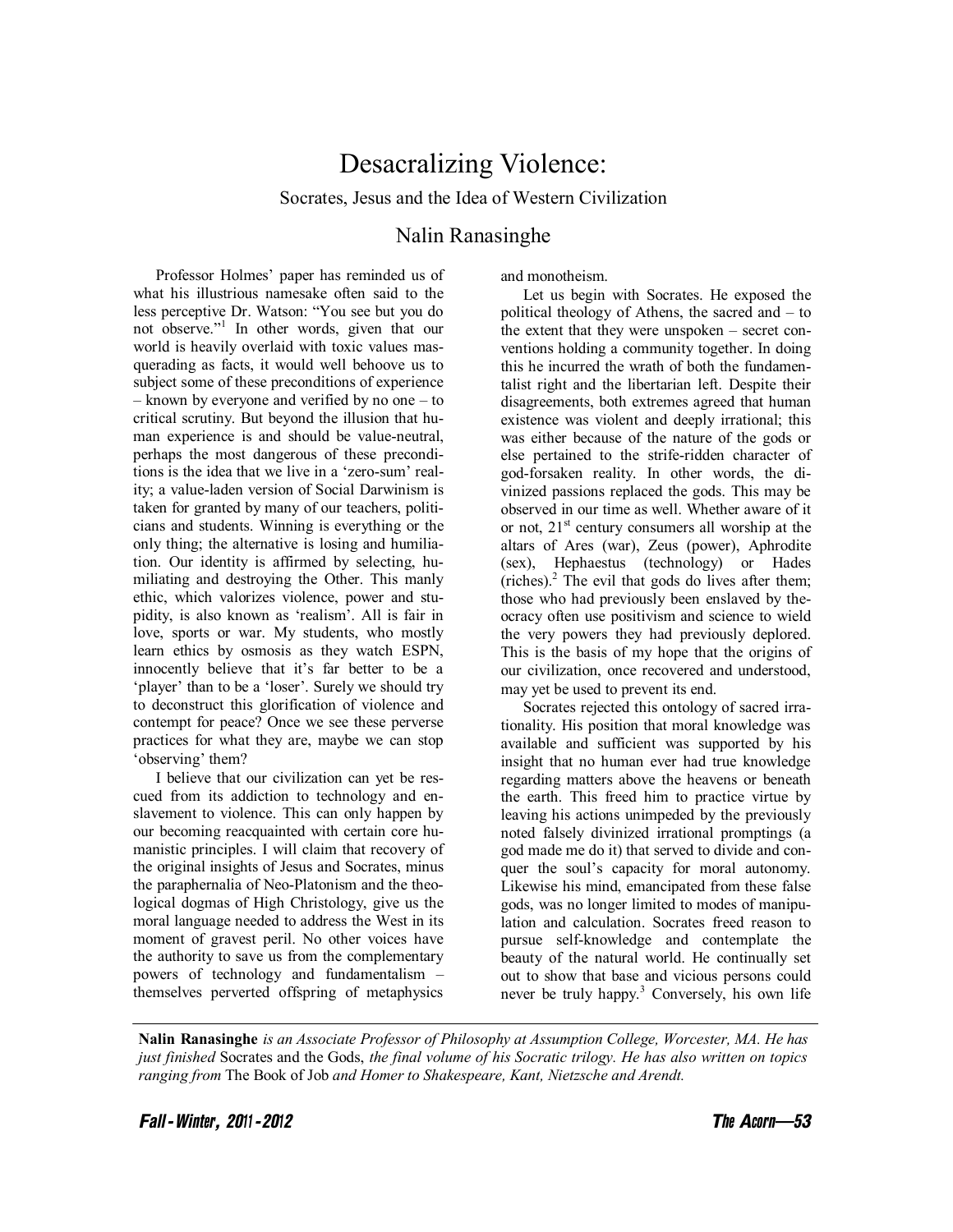proved that a good man could enlighten his desires and attain *Eudaimonia*. Sadly, many Church Fathers denied his example of temperance – arguing that if virtue is possible then Christ died in vain. $<sup>4</sup>$  This paper's focus is the life of Jesus, not</sup> the death of Christ.

Here we note that Socrates' recognition of a natural order, exceeding the power of the mind to master, but amenable to being appreciated by its regularity, limits any tendency on our part towards *hubris*. We are not the highest beings in the universe. Further, the non-coercive authority of the cosmos surely indicates that human governance should also proceed along similar lines. Aristotle says that political science is concerned with justice and beauty.<sup>5</sup> Following up on Socrates' proof that the evil are unhappy, he claims that anyone not deformed in their capacity for virtue will be able to gain happiness through learning and attention in a polis. $6$  This is why Aristotle's assurance that virtue is more enduring than even scientific knowledge<sup>7</sup> has more relevance today than ever before. While the benefits of political life did not then extend beyond middle-class Greek males, one could always hope that recent advances in science and technology could be combined with Classical wisdom to bring the entire human family within the pale of civilization.

Still, Socrates is not an optimist. The *Republic* reminds us that man was born in a cave; our irrational energies and murky origins mean that we can never fully transcend our body or community. Every generation must re-till the soil of civilization and pass on, by example and instruction, this ability to see and participate in the goodness of the world. This was the good news of the pre-Nuclear age: man could never gain any final victory over nature or end what Nietzsche called 'the Eternal Return of the same' in human nature. No human could either gain happiness without effort or be rendered incapable of gaining happiness by virtue. None foresaw our power to wage pyrrhic war against, and inflict apocalyptic defeat over, the natural order and ourselves. Under this sign of a mushroom cloud, post-Christian liberal modernity imploded. Utopian dreams were scrapped as sadly huddled navel-gazing apes tried to create small enclaves of kindness. As Mother Theresa, the Last Saint, helped the dead to bury the dead, nihilistic Buddhism became the liberal creed of choice. Culture collapses as obscene sums are spent on militarism, sports and special education. Violence, addiction and sentimentality all join hands to

savage high culture. Who are we to judge the Last Man as he plays video games in a theme park? We who have 'invented happiness' and destroyed nature over the course of one life span?

How did we reach this Omega point? How is it that the very gods Socrates defeated have returned with a vengeance to preside over the mindless spreadsheet-impelled rape of our planet and the pious destruction of all humanistic values? Those old gods of rage and lust who pitted Trojans and Greeks against each other<sup>8</sup> now take delight in empowering both the MacWorld of technology and the Jihad of fundamentalism as they wage internecine war.<sup>9</sup> While part of our species is happy to leave thinking up to robots, and is content to be ruled by technology, the other camp thinks nothing of destroying everything to stop them. The good, meanwhile, lacking all conviction, are paralyzed by self-doubt and pessimism…

Also, anyone answering this question must explain how we have regressed from the Classical celebration of the goodness of life, forsaking even basic reverence towards the beauty of the natural world, to those once vanquished pessimistic beliefs about human nature and reality that have returned with exponentially increased destructive power at their disposal. Again, while the technophile's foolish optimism presumes that nature is either dead or indifferent, the rage of his fundamentalist enemy – whilst hugely enhanced by technology – is founded on the idea that it is evil to seek happiness in this life. So while the technophile is unconcerned with nature, and indeed anything that survives her, the technophobe is equally content to sacrifice this planet to Armageddon and meet his God. We need to explain how we have lost what Schweitzer called our Reverence for Life.

Nietzsche famously claimed that Greek 'life affirmation' was overcome by the slave morality of Judeo-Christianity, but before examining the merits of his argument we should bear in mind his own position that Greek virtuosity was an act of will performed against an essentially pessimistic ontological background.<sup>10</sup> In other words, Nietzsche preferred the Pre-Socratic heroes to the philosophers, seeing them as role models and incentives for men to live short glorious lives that culminated as they embodied their ruling passion.11 What Nietzsche denounced as Socratic optimism ultimately amounted to the belief that virtue was an activity that both served as its own reward and yielded self-sufficient happiness. Yet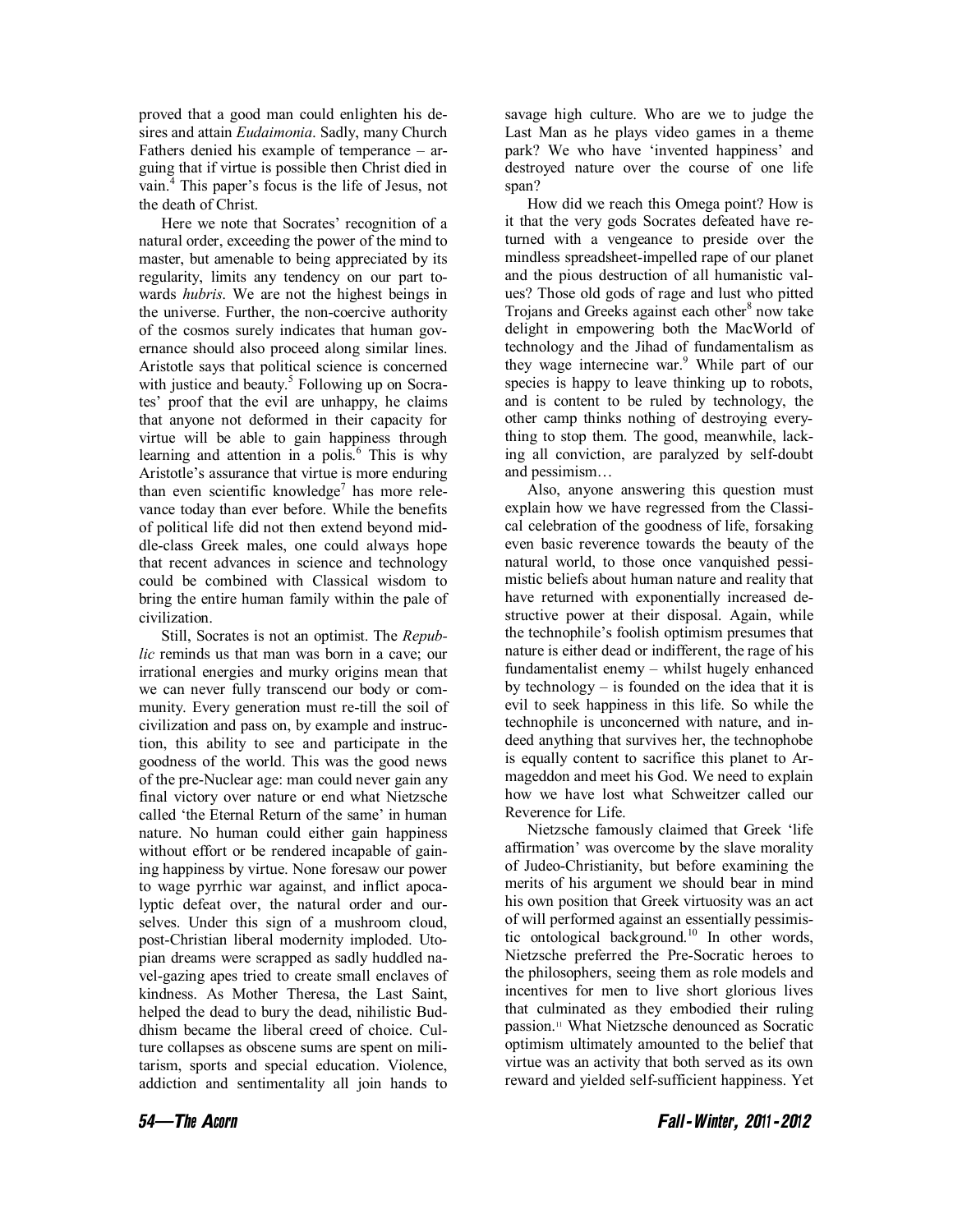Socrates, Aristotle and he would have been of the same mind about the value of a life that found virtue and/or goodness to be something negative: the avoidance of vice and any form of human self-expression. Their disagreements had to do with whether reality itself was ultimately benevolent. But we have still not considered Christianity and its pyrrhic triumph over Greek this-worldliness. Isn't it true that post-Christian apocalyptic fervor has much to do with this indecent hurry to bring about the end of this fallen world? While this paper, for reasons of space, will not describe the betrayal of the Christian ideal, it will set out a plausible account of the original vision of Jesus – a *logos* that is as relevant to our post-modern context as it was 2000 years earlier.

We should first see that the clash between Athens and Jerusalem did not really take place as Tertullian and Nietzsche staged it. While the Maccabees did originally revolt against Hellenistic excesses, the real denouement took place two centuries later when the Romans – who consolidated the power of the Greeks as much as they diluted its culture – destroyed the basis of postexilic Judaism, its temple, and ironically created the very circumstances that allowed Christianity to come into existence as a distinct faith alongside non-sacrificial Judaism.<sup>12</sup> The militaristic Roman oligarchs wallowed in money and power; as such they embodied crass values that had as little connection with the good life of a Greek philosopher as they had to the tragic excesses of an Achilles or an Alcibaides. If anything, Roman ways more resembled the kind of Prussian philistinism that Nietzsche the philhellene so loathed.

Likewise, the Jewish revolt had much to do with economic circumstances that were caused as much by their own elites as by Roman oppression. To cut to the chase, the Jewish peasantry was burdened by their service to two masters: the Jewish theocracy and the Roman military.<sup>13</sup> While the Roman occupation of Palestine was expensive, arduous and humiliating, we cannot gainsay the additional expense of religious taxation imposed by the priestly caste in Jerusalem and the added spiritual burdens related to scrupulous application of the Law of Moses with regard to such matters as ritual cleanliness.

It is in this context that three aspects of the message and works of Jesus turn out to be especially significant. They are found prior to the more divisive issues of Jesus' own identity and the meaning of his death. These may be inessential to his message. I will claim that these three elements give us with the basis for a creed that affirms life and avoids the twin extremes of toothless relativism and draconian fundamentalism.

Matthew's account of Jesus' ministry begins with various acts of exorcism and healing of lepers followed by the Sermon on the Mount and the Our Father. We now know that what was called 'leprosy' in first century Palestine was really eczema.<sup>14</sup> In other words, this disease wasn't really contagious; rather it was seen as a sign of divine displeasure.<sup>15</sup> These social lepers were expected to wear torn clothes, have disheveled hair, cover their upper lip, cry out "unclean, unclean" and shun the company of others.16

Since there were very few physicians in the Galilee at the time, and as the lines between medicine and superstition were extremely porous, the real issue here was ritual impurity. Physical defects were viewed as punishments for sin; this is the real connection between sins being forgiven, the casting out of demons and the healing of disease. It was assumed that one could only be healed *after* God had forgiven his sin.<sup>17</sup> Any medical failures could be conveniently attributed to the spiritual condition of the patient rather than to the ignorance of the physician or the primitive state of his art. Conversely, anyone who had healed a sinner without approval of the priests must have used the power of the Devil; many herbal healers were accused of witchcraft following this same twisted logic in the middle ages. Nietzsche's claim that guilt was the cause of sin, and not vice versa,<sup>18</sup> seems to apply here. While Jesus seems to have the ability and /or authority to cure many psychosomatic malaises, the religious authorities always had the last word. A leper was only considered cured after the priests had completed a complicated and expensive ritual involving the slaughter of birds and the purification of the entire house with their blood.<sup>19</sup>

We should pause to note that both Socrates and Jesus could be seen as exorcists; one had a divine mission to rid his interlocutors of false and toxic opinions, especially those about the gods; while the other took away the guilt and psychosomatic symptoms of those who had either been persuaded by others or convinced themselves for many reasons, including so-called bad faith, that they were hated by God. Neither man would have been much loved by the priests. They spoke to the unwashed many, in ordinary language, in the profane agora of Athens or in the pagan countryside of the Galilee.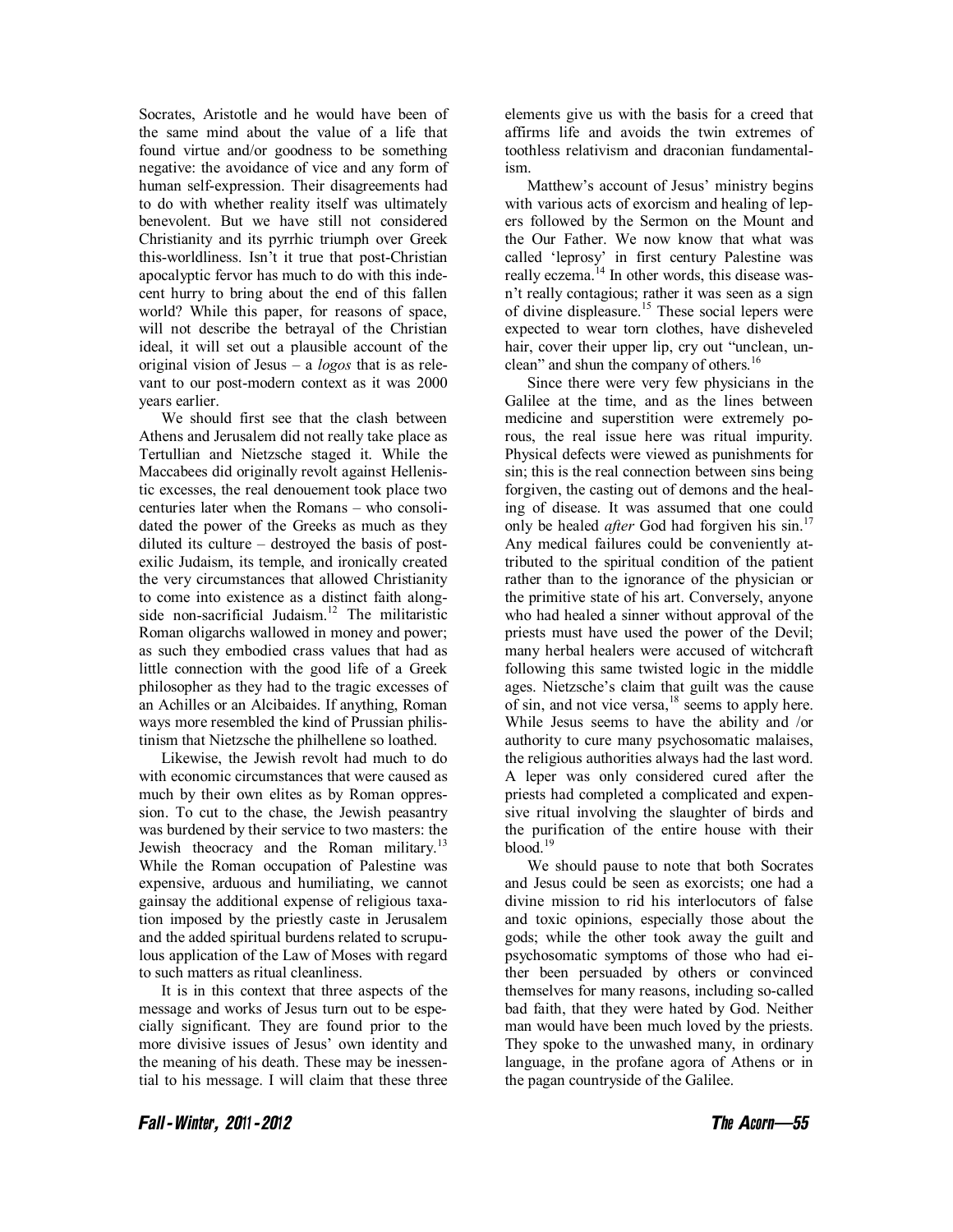Let us now turn to a celebrated example of this speech, the Sermon on the Mount.<sup>20</sup> Here we see Jesus offer congratulations or blessings to all the 'losers' of society: the poor, the meek, the downtrodden and the oppressed. But he does not in any way endorse passivity, also singling out for beatitude (active and self-consciously secured virtue) those who hunger and thirst for what is right, make peace and are persecuted for the cause of justice. It takes no great stretch of the imagination to see that those who 'hunger and thirst' for justice must include those who fight for the right of the poor to receive food and drink $^{21}$ 

We must see that these blessings are not promises deferred until the afterlife; neither do they require one to be passive until 'the form of the world' is taken away. The beatitudes are immediately followed by an injunction to be 'the light of the world' and 'the salt of the earth'.<sup>22</sup> In other words once the curse of ritual impurity is lifted, one is obliged to flourish in the world – like the lilies of the field – secure in the knowledge that they are blessed by God. Further, the new higher standard, going beyond ritual performance of the law to requiring that one act for the right reasons, suggests that neither physical actions nor mental intentions are either predetermined or beyond our power. We *are* capable of virtuous thoughts and deeds. This is very different from the pessimism of predestination and original sin. Thus binding oneself by oaths and vows is forbidden. Acts of love and freedom are more pleasing to God than promises kept begrudgingly and fearfully. This way of flourishing in the world is eons removed from the Protestant work ethic of today.

Jesus' attack on ritual actions continues in his condemnation of the hypocritical practice of parading good deeds before others for their admiration. He seems to assure us that while our deeds will have efficacy in the world, the intent behind them will be known to God. All of this presupposes freedom, rather than predestination, and this basis is further reaffirmed when Jesus teaches his followers how to pray to God.<sup>23</sup> The "Our Father" is strikingly not addressed to "Our Master" or "Our Lord." It re-affirms the word of *Genesis* that man is made in the image of God and goes on to make this word flesh. The "Our" is key for it makes these prayers collective and appeals to a common good, an almost alien concept on our zero-sum libertarian society. The heart of this prayer has to do with the coming of God's kingdom, a way of life that can only be

lived as a non-adversarial people. The days of seeking ritual piety at the cost of social justice must end.

Hallowing God's name does more than repeat the commandment not to use the name of God vainly. Silently flouting the need for elaborate priestly rites and codes of cleanliness, this prayer suggests that we can also silently act for God's greater glory in our daily works presumably untainted by original sin or ritual impurity. Praying for His imperial rule to come also forbids us to claim that the 'is' or the *status quo* is identical with the 'ought' or the coming kingdom, thus never using his name in vain to sanctify injustice or privilege by saying that all power is from God.<sup>24</sup> Praying that God's will be done on earth as in heaven, apart from recognizing that this is presently not the case, also clarifies the relation between this world and the next. God's imperial rule only spreads from heaven to earth when we – creatures made in his image – freely and lovingly realize our God-given potential and form. If the kingdom of God is within us, then Jesus is its Socratic midwife! The word 'imperial' derives from imperator or commander. Simply put, God is not King but a commander; he rules by his word or *logos*: Jesus spoke with an authority that all with ears could hear. His last miracle healed an ear cut by a sword drawn in his name.<sup>25</sup>

The request for daily bread provides further insights into the nature of this relationship with God in the time between the proclamation of the kingdom and its realization in time. We are seen as day laborers rather than slaves. The metaphor of slavery represents both the Old Law and the brutalizing security of the fleshpots of Egypt. It also provides an interesting convergence with the Greek world and sheds light on an ancient problem that raises its ugly head again in our impersonal world of globalization and technology. Achilles' shade said that he would repudiate all tragic glory and come back to life, even under the most humiliating circumstances: not as a slave but as a day laborer.<sup>26</sup> Hesiod clarifies this condition by speaking of three basic human types: the best man, who sees things as they are; the next best man, who can learn to see things as they are; and the worst man, too incorrigible to be enslaved. $27$  This model is ironically used to shed light on both soul and city in Plato's *Republic*, and Aristotle repeats its tripartite order more seriously four centuries after Hesiod by incorporating it into his mimetic political theory.<sup>28</sup>

This model sets up three types: the lord and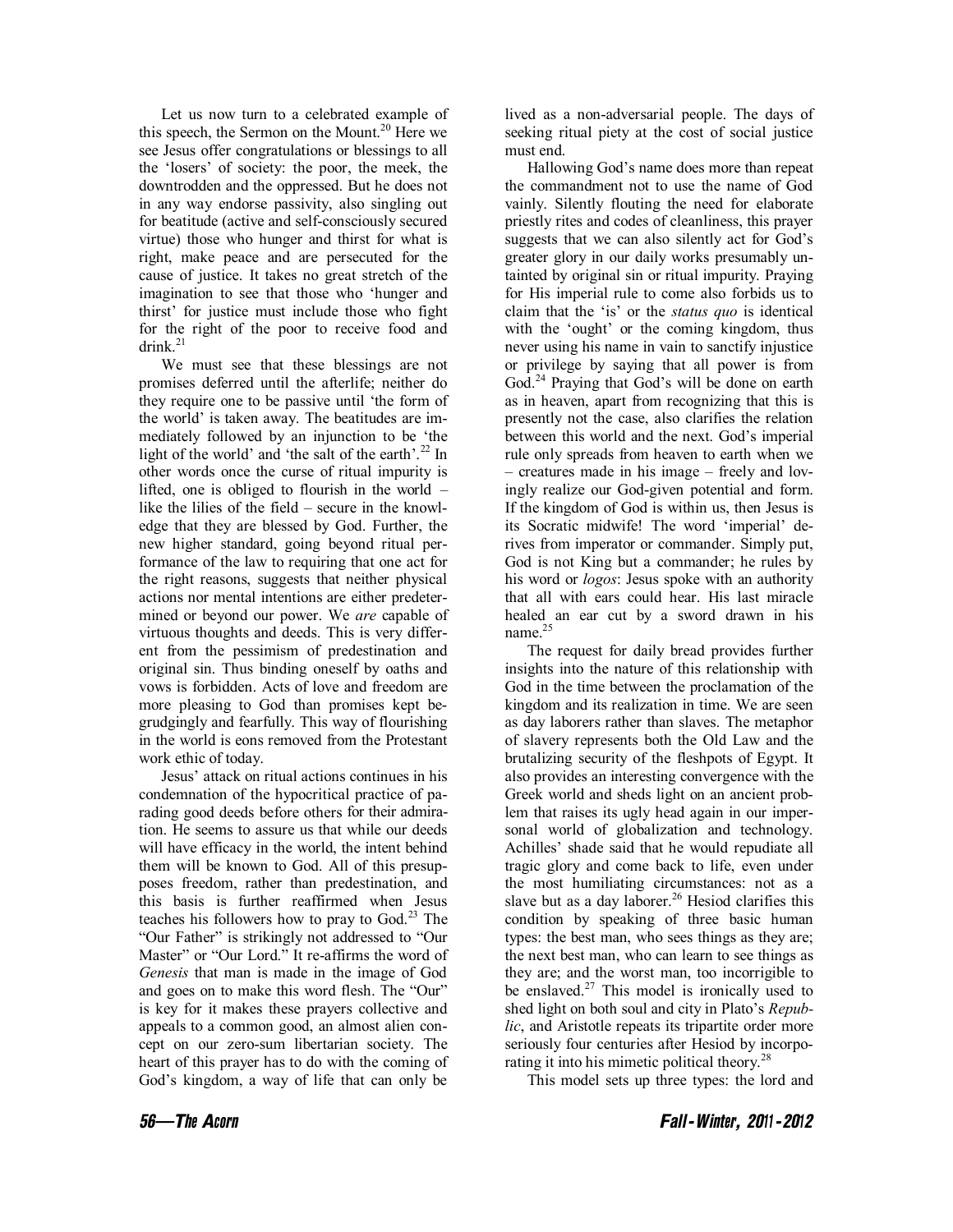maker of the *status quo*; the slave, who learns to see all through the eyes of his master and receives stability and protection in exchange for sacrificing his freedom; and the incorrigible one who is not worth enslaving, as his soul cannot be ordered by the regime, although Aristotle describes him in the *Politics* as a natural slave.<sup>29</sup> Otherwise put, we have masters who make the law, slaves who see the law, and outlaws who lie outside the law and are consequently invisible to it in the sense of not having protection or rights. These are those very persons once regarded as being ritually unclean and offensive to God. Their inferior status on earth may be seen as divinely sanctioned in so far as God's kingdom is mirrored by Caesar's rule on earth. While this model is the basis for the doctrines of original sin and predestination that follow the Romanization of Christianity, it is also diametrically opposed to Jesus' Sermon on the Mount and "Our Father." The first mark of our freeing by Jesus consists in the repudiation of the bleak doctrines often used, with our voluntary acquiescence, to enslave us. Far from setting out a sacramental order, a ritual of guilt and misery that underscores the inability of fallen humanity to naturally practice virtue or deserve grace, we are called out to work in the Lord's vineyard and gather his harvest.

Jesus calls upon us to abjure the false selfalienating security of slavery to Rome and instead become day laborers, receiving our daily bread in the service of the Kingdom of Heaven. The age-old opposition of nomad to farmer is reenacted here in a context that seems to value erotic prodigality over economic prudence. His radical repudiation of such matters as oaths and family ties are consistent with leaving the dead to bury the dead. The community he seems to have created consisting of the poor, pariahs, divorced, social lepers and all those shunned or condemned by the law is also uniquely free to advance the coming of the kingdom, that pearl beyond price. A few lines after this prayer he urges his followers not to store up treasures on earth, urging them instead to see things correctly and pointing out that God and money cannot be served together. This leads up to Jesus' celebrated consideration of the lilies of the field and his advice not to worry about food, clothing and other concerns of the body; while these matters can never be assuredly provided for by man, God provides and feeds all daily. Life is said to mean more than all these things and Jesus suggests that it is best lived by devoting one's heart to the coming Kingdom. The day laborers are warned not to worry about the morrow; it will take care of itself. They should live from day to day; each day brings new worries and challenges.

Strikingly Socrates' poor family values, the result of a single-minded focus on virtue over economic prudence, are consistent with the life – and divine protection – of a day laborer. Just as Socrates' friends took care of him, the early Christian community seems to have grown in leaps and bounds through the primitive social security its members provided to each other. $30$ Miracles like the feeding of the five thousand exemplify the contagious effects of this collective generosity; the insecurity and hoarding instincts of the slave are overcome by the gracious prodigality of the day laborer. Yet we also see how the very words of Jesus, once spoken to day laborers, were hoarded and codified by the slaves of God and money.

These men mistrust God – seeing him as a hard master who reaps where he did not sow. Their deep self-contempt and resentment, from having been pardoned by a righteous god for a deicide they must continually atone for, still pollutes the waters of baptism. Instead, in Luke's metaphor, we should see creation as a wedding banquet that binds man to God.

The theme of forgiveness is now taken up. It seems that we receive evidence of God's pardon for our trespasses by our miraculous ability to forgive similar transgressions when others request it of us. The kingdom is such that piety is best realized horizontally rather than vertically; we saw that the claims of piety and justice are not opposed to each other. The oppression of the poor by tithes and exactions that support the unproductive piety of a priestly class that prays to God for the forgiveness of the sins of those it preys on must be denounced as blasphemous.

The final part of the prayer, asking God not to lead us into temptation and deliver us from evil, is paradoxical. Surely God does not tempt us to perform acts of evil? This request is best seen as a reiteration of the commandments against using God's name in vain and coveting. Like the jealous *daimon* of Socrates, which forced him to stay within his human limits, looking to the loving essence of God protects us from the mad desire to transcend human nature, violate nature and covet what's not properly ours. Many of the evils of this age result from using technology to emulate the' rough magic' of absolute godly power whilst denying the more essential divine qualities of love and goodness. Once the idea of God, following the logic of consum